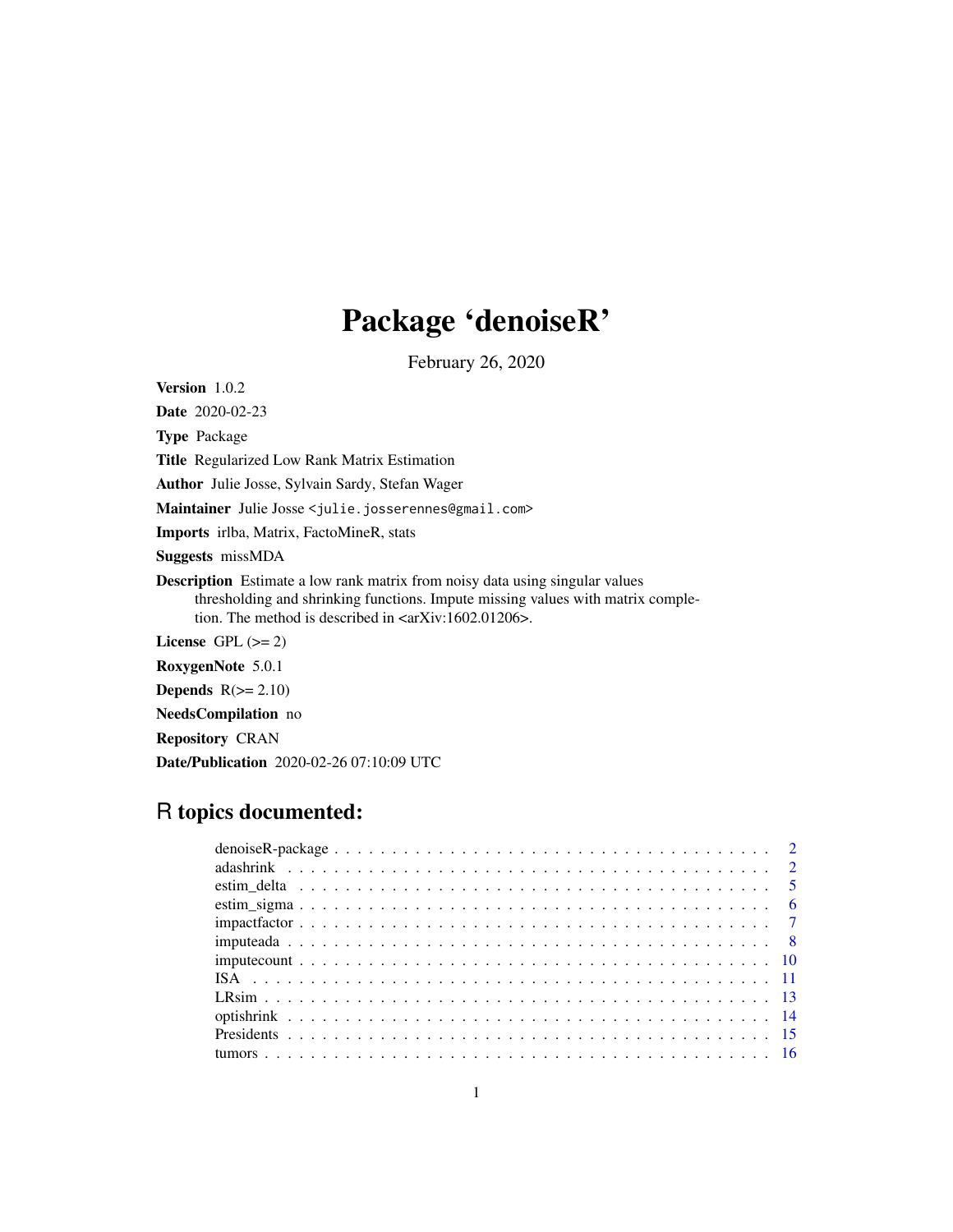#### <span id="page-1-0"></span>**Index** [17](#page-16-0)

# Description

The methods implemented allow to recover a low-rank structure from noisy data. In addition, they may be used to estimate the underlying rank and to impute missing values.

# Details

| Package: | denoiseR   |
|----------|------------|
| Type:    | Package    |
| Version: | 1.0        |
| Date:    | 2016-07-09 |
| License: | $GPL (=2)$ |

### Author(s)

Julie Josse, Sylvain Sardy, Stefan Wager Maintainer: Julie Josse <julie.josserennes@gmail.com>

# References

Julie Josse, Sylvain Sardy, Stefan Wager. denoiseR a package for low rank matrix estimation.

# See Also

URL: http://juliejosse.com/ http://web.stanford.edu/~swager/research.html http://www.unige.ch/math/folks/sardy

<span id="page-1-1"></span>adashrink *Adaptive Shrinkage*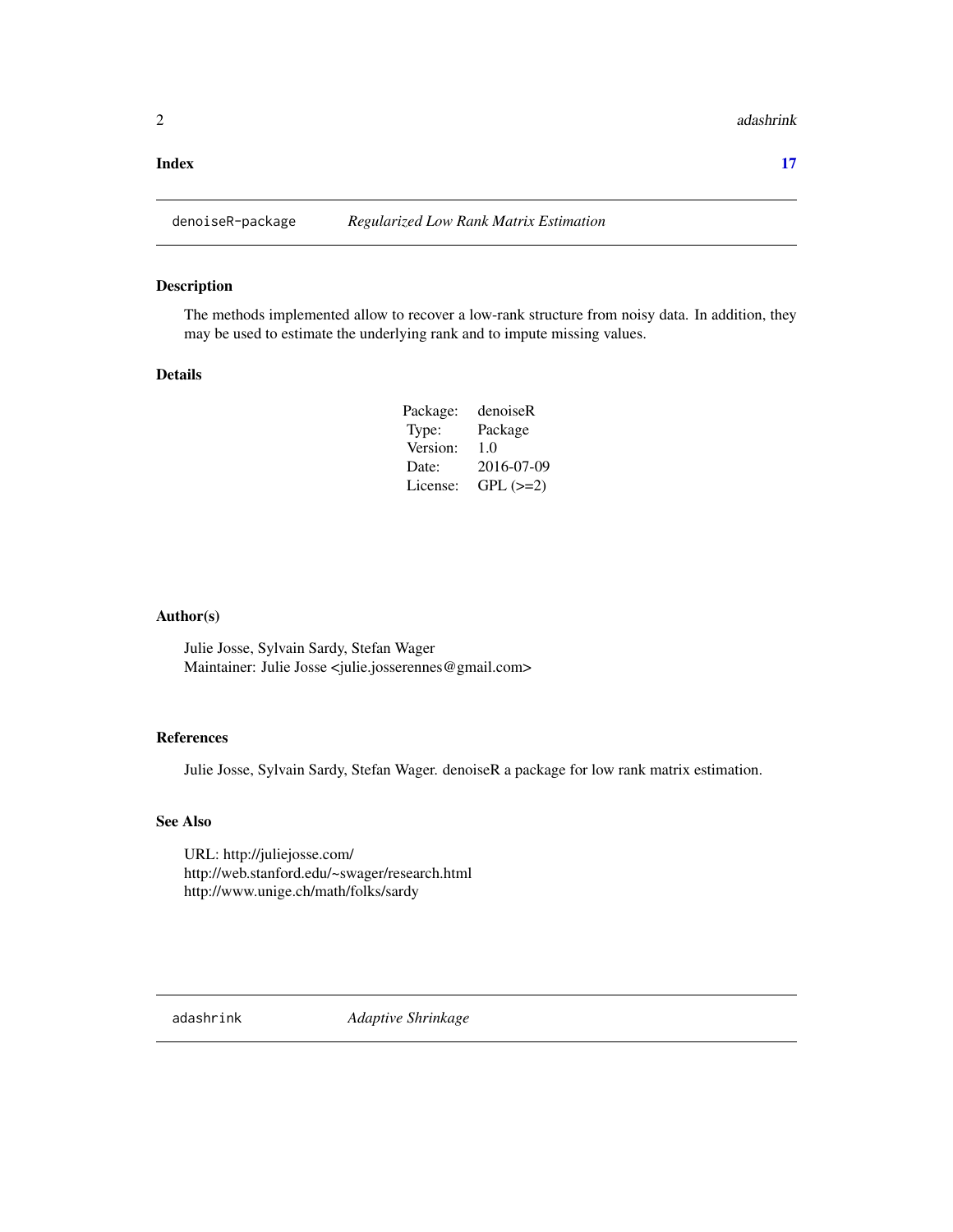#### adashrink 3

#### Description

This function estimates a low-rank signal from Gaussian noisy data using the Adaptive Shrinker of the singular values. More precisely, the singular values are transformed using a function indexed by two parameters lambda and gamma as  $dl = dl * max(1-(lambda/d))^\alpha$ gamma,0). This estimator is very flexible and adapts to the data whatever the noise regime. The parameters lambda and gamma are estimated by minimizing a Stein unbiased risk estimate (SURE) when the variance sigma $^2$ of the noise is known or a generalized SURE (GSURE) otherwise. A method using an universal threshold for lambda is also available. The estimator can be seen as a compromise between hard and soft thresholding. Singular value soft thresholding is a particular case of the method when gamma is equal to 1. It is possible to enforce the method to use soft-thresholding by setting gamma to 1.

#### Usage

```
adashrink(X, sigma = NA, method = c("GSURE", "OUT", "SURE"),gamma.seq = seq(1, 5, by = 0.1), nbsim = 500, method.optim = "BFGS",center = "TRUE", lambda = NA)
```
## Arguments

| X            | a data frame or a matrix with numeric entries                                                                                                                                             |
|--------------|-------------------------------------------------------------------------------------------------------------------------------------------------------------------------------------------|
| sigma        | integer, standard deviation of the Gaussian noise. By default sigma is estimated<br>using the estim_sigma function with the MAD option                                                    |
| method       | to select the two tunning parameters lambda and gamma. By default by mini-<br>mizing GSURE                                                                                                |
| gamma.seq    | a vector for the sequence of gamma. (not used when method is QUT). The<br>values must be greater than 1. If gamma.seq is set to 1 then soft singular values<br>soft thresholding is used. |
| nbsim        | integer, number of replications used to calculate the universal threshold lambda<br>when method is OUT                                                                                    |
| method.optim | the method used in the optim function. By default BFGS                                                                                                                                    |
| center       | boolean, to center the data. By default "TRUE"                                                                                                                                            |
| lambda0      | integer, the initial value for lambda used to optimize SURE and GSURE. By<br>default the median of the singular values (must be in log scale)                                             |

# Details

When sigma is known, lambda and gamma can be estimated by minimizing SURE. To do this, a grid for gamma is defined in gamma.seq (gammas must be greater than 1) and the SURE function is optimized on lambda using the optim function of the package stats (?optim) with the optimization method by default sets to "BFGS". The initial lambda can be modified in the argument lambda0. If gamma.seq is set to 1, then the SURE function is optimized in lambda only. A value for sigma has to be provided. When sigma is not known, it can be estimated using the function estim\_sigma. An alternative which does not require to know or estimate sigma is estimate the two tuning parameters by minimizing GSURE. QUT consists in generating nbsim matrices of size n \* p of Gaussian random variables with mean  $0$  and variance sigma $\gamma$  and computing the first singular value on each matrix. Then, the universal threshold lambda is calculated as the 1-alpha quantile of the null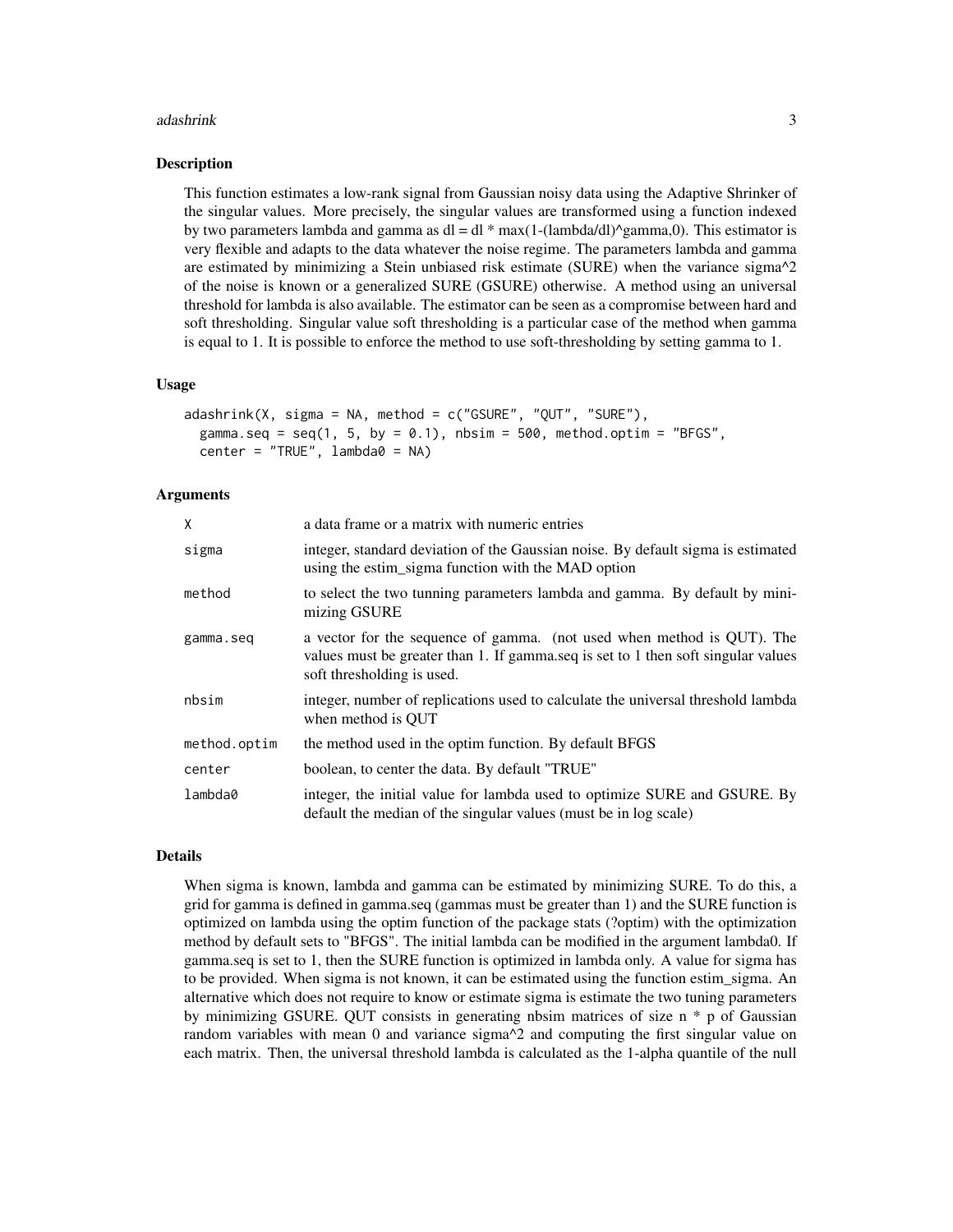distribution (alpha is here sqrt( $log(max(n,p)))$ ). Then, gamma is estimated by minimizing a 1-dim SURE. This method is recommended when one is particularly interested in estimating the rank of the signal. The estimated low rank matrix is given in the output mu.hat. adashrink automatically estimates the rank of the signal. Its value is given in the output nb.eigen corresponding to the number of non-zero eigenvalues.

#### Value

mu.hat the estimator of the signal nb.eigen the number of non-zero singular values gamma the optimal gamma selected by minimizing SURE or GSURE lambda the optimal lambda selected by minimizing SURE or GSURE singval the singular values of the estimator low.rank the results of the SVD of the estimator

#### **References**

Josse, J. & Sardy, S. (2015). Adaptive shrinkage of singular values. Statistics and Computing.

Candes, E. J., Sing-Long C. A. and Trzasko, J. D (2012). Unbiased risk estimates for singular value thresholding and spectral estimators. IEEE Transactions on Signal Processing 61(19), 4643-4657.

# See Also

[estim\\_sigma](#page-5-1) [LRsim](#page-12-1)

#### Examples

```
Xsim <- LRsim(200, 500, 100, 1)
## Not run: ada.gsure <- adashrink(Xsim$X, method = "GSURE")
ada.gsure$nb.eigen
ada.gsure$singval
ada.gsure$lambda
ada.gsure$gamma
Xsim <- LRsim(200, 500, 10, 4)
sig <- estim_sigma(Xsim$X)
ada.sure <- adashrink(Xsim$X, method = "SURE", sigma = sig)
soft.sure <- adashrink(Xsim$X, gamma.seq = 1, method = "SURE", sigma = sig)
## End(Not run)
```
<span id="page-3-0"></span>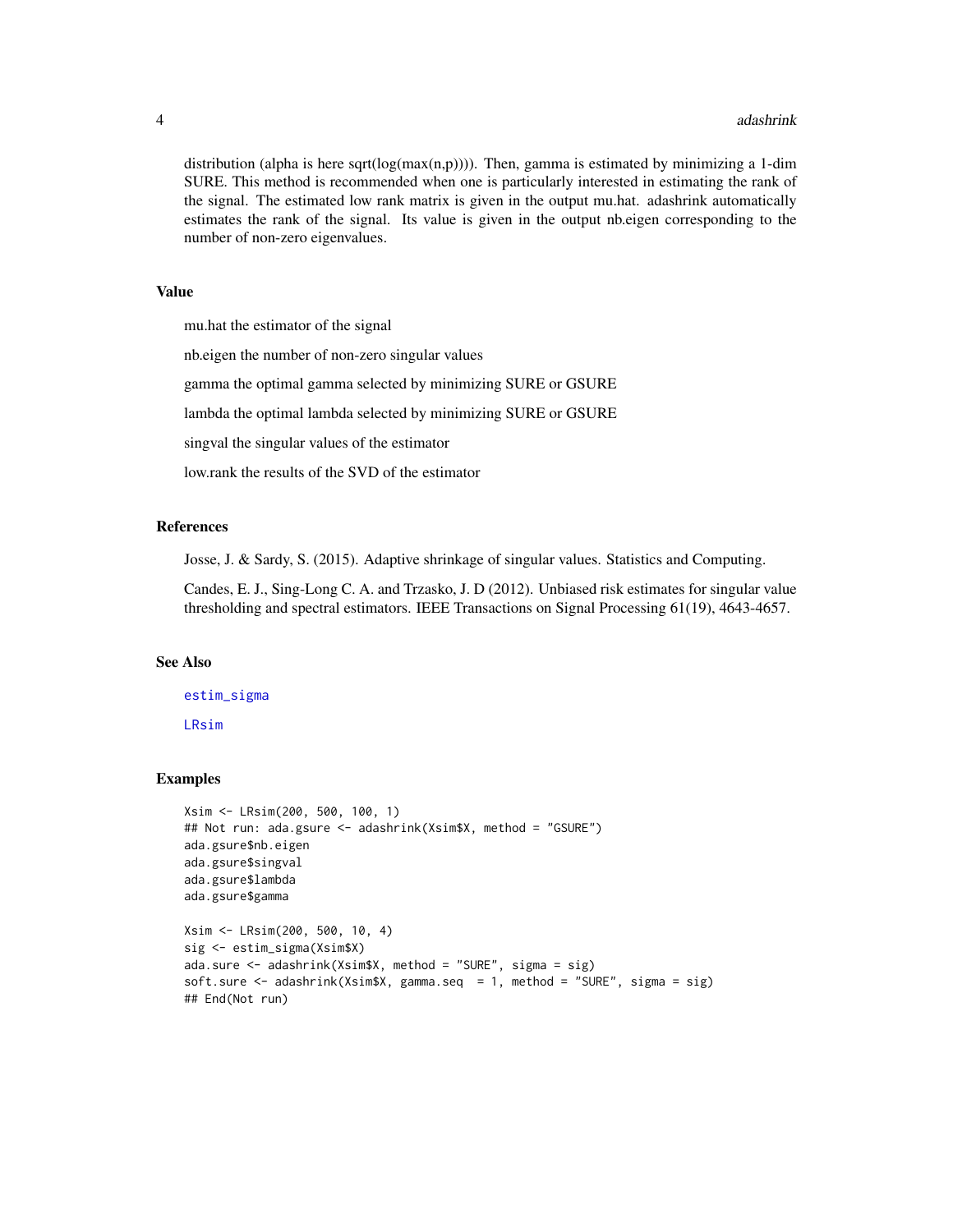#### <span id="page-4-0"></span>Description

This function uses cross-validation to estimate delta for the Iterated Stable Autoencoder when considering Binomial noise. delta is the probability of deletion of each cell of the data matrix

#### Usage

```
estim_delta(X, delta = seq(0.1, 0.9, length.out = 9), nbsim = 10,
 noise = "Binomial", transformation = c("None", "CA"), pNA = 0.1,
 maxiter = 1000, threshold = 1e-08)
```
# Arguments

| X         | a data frame or a matrix with count                                                                                          |
|-----------|------------------------------------------------------------------------------------------------------------------------------|
| delta     | vector, a sequence of values for the probability of deletion of each cell of the<br>data matrix                              |
| nbsim     | number of times that pNA values are inserted and predicted in the data                                                       |
| noise     | noise model assumed for the data. By default and only available "Binomial"                                                   |
|           | transformation estimates a transformation of the original matrix; currently, only correspondence<br>analysis CA is available |
| pNA       | percentage of missing values added in the data set                                                                           |
| maxiter   | integer, maximum number of iterations of the iterative imputation algorithm                                                  |
| threshold | for assessing convergence of the iterative imputation algorithm (difference be-<br>tween two successive iterations)          |

#### Details

For each value delta, repeated learning cross-validation consists in inserting pNA percentage of missing values in the data set and predicting them with the Iterative Stable Autoencoder. More precisely, the prediction is obtained using the iterative imputation algorithm (imputecount) which alternates steps of imputation of the missing entries and estimation of the low-rank signal. This process is repeated nbsim times for all the deltas. The mean squared error of prediction is kept for each simulation and value of delta. The value of delta leading to the smallest MSEP on average over the simulations is given.

## Value

msep, matrix with the MSEP obtained for each simulation and each value of delta delta, value giving in average the smallest MSEP over the nbsim simulations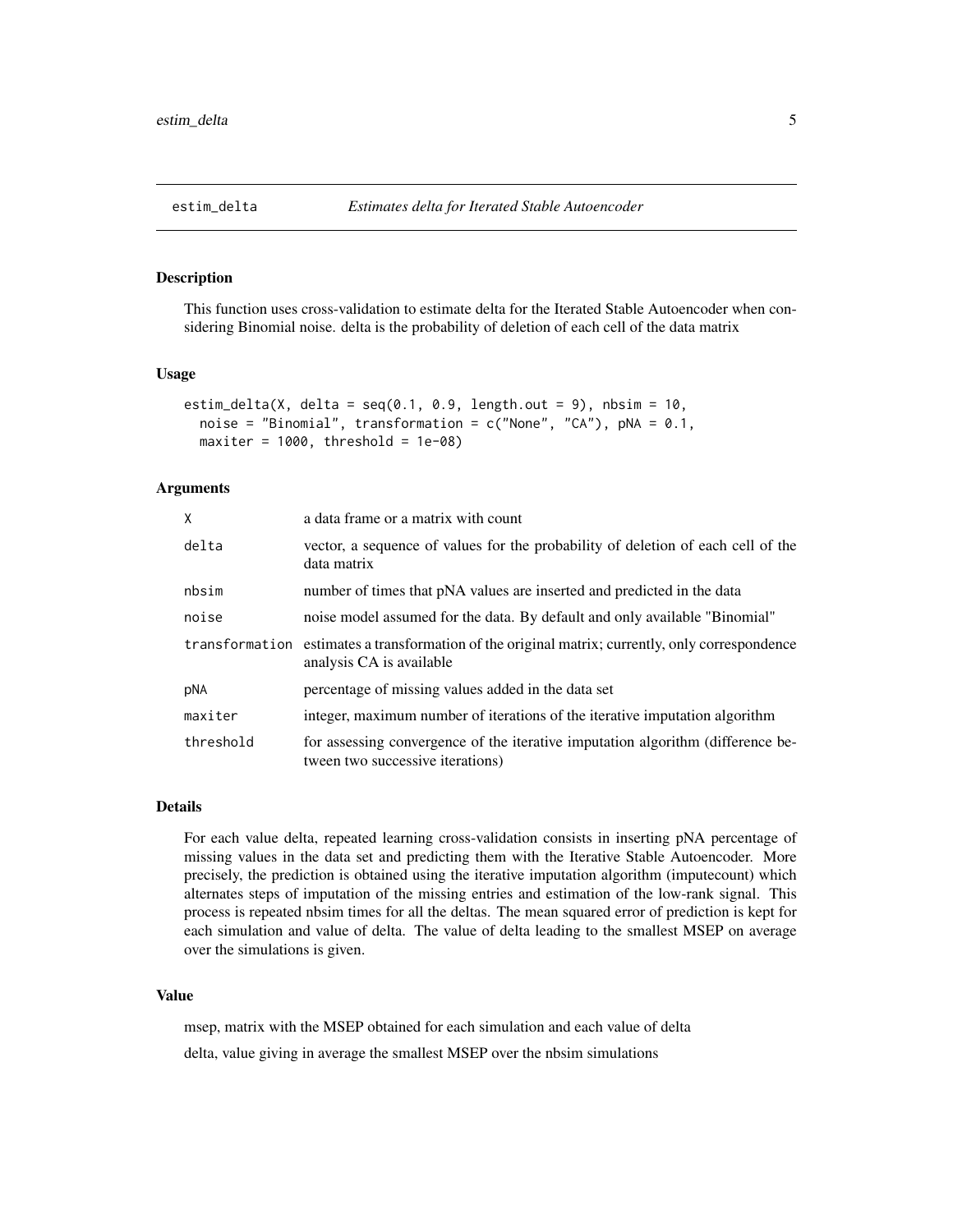#### See Also

[imputecount](#page-9-1)

**[ISA](#page-10-1)** 

# Examples

```
# A regularized Correspondence Analysis
## Not run: library(FactoMineR)
perfume <- read.table("http://factominer.free.fr/docs/perfume.txt",header=TRUE,
sep="\t",row.names=1)
rownames(perfume)[4] <- "Cinema"
isa.delt <- estim_delta(perfume, nbsim = 10, transformation = "CA")
isa.ca <- ISA(perfume, delta = isa.delt$delta, noise = "Binomial", transformation = "CA")
rownames(isa.ca$mu.hat) <- rownames(perfume)
colnames(isa.ca$mu.hat) <- colnames(perfume)
res.isa.ca <- CA(isa.ca$mu.hat, graph = FALSE)
plot(res.isa.ca, title = "Regularized CA", cex = 0.6, selectCol = "contrib 20")
## End(Not run)
```
<span id="page-5-1"></span>estim\_sigma *Estimate sigma*

#### Description

This function estimates the standard deviation sigma of the noise of the model where the data are generated from a signal of rank k corrupted by homoscedastic Gaussian noise. Two estimators are implemented. The first one, named LN, is asymptotically unbiased for sigma in the asymptotic framework where both the number of rows and the number of columns are fixed while the noise variance tends to zero (Low Noise). It is calculated by computing the residuals sum of squares (using the truncated SVD at order k as an estimator) divided by the number of data minus the number of estimated parameters. Thus, it requires as an input the rank k. The second one, MAD (mean absolute deviation) is a robust estimator defined as the ratio of the median of the singular values of X over the square root of the median of the Marcenko-Pastur distribution. It can be useful when the signal can be considered of low-rank (the rank is very small in comparison to the matrix size).

#### Usage

```
estim_sigma(X, k = NA, method = c("LN", "MAD"), center = "TRUE")
```
#### Arguments

|   | a data frame or a matrix with numeric entries                                      |
|---|------------------------------------------------------------------------------------|
| k | integer specifying the rank of the signal only if method $=$ "LN". By default k is |
|   | estimated using the estim_ncp function of the FactoMineR package                   |

<span id="page-5-0"></span>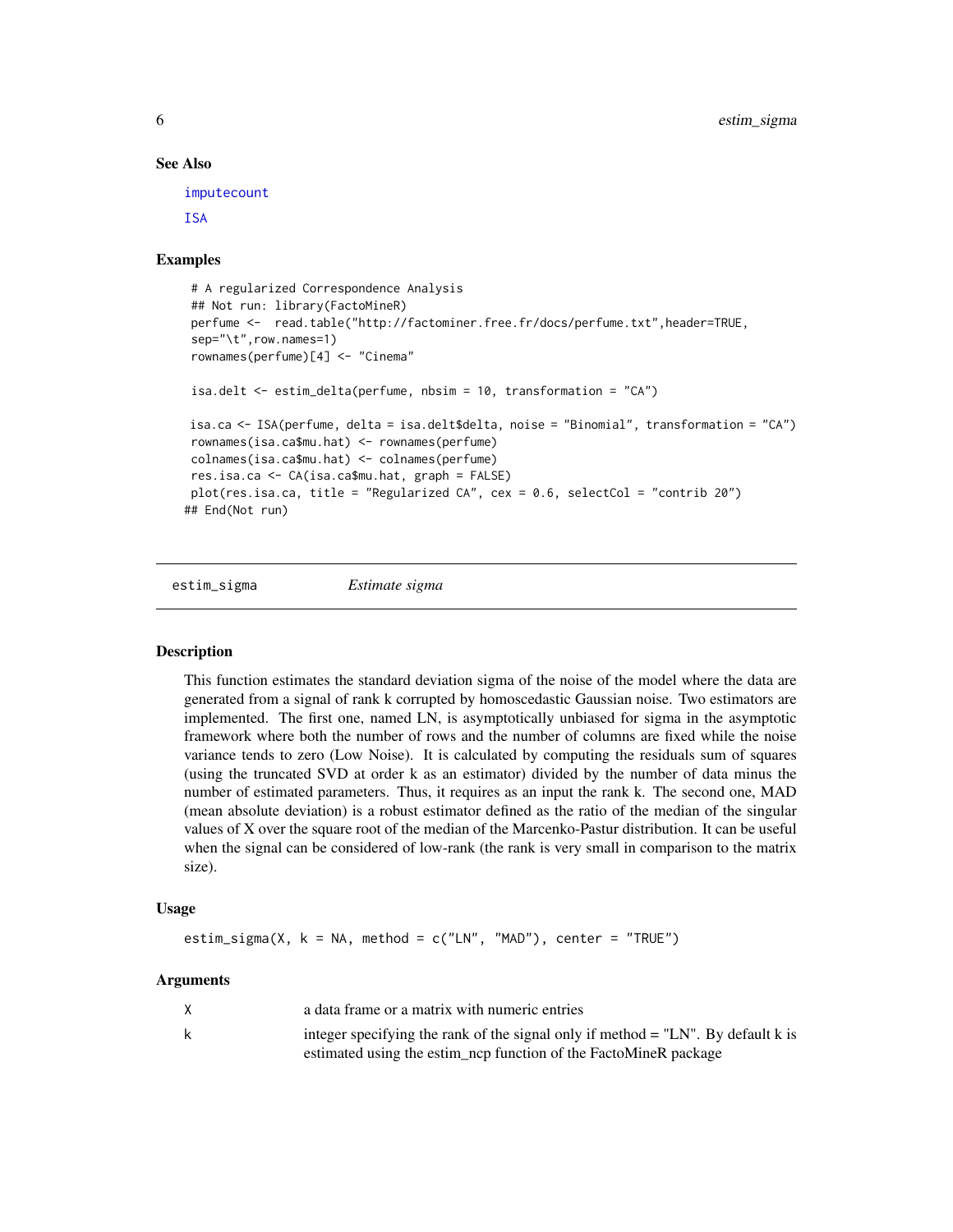# <span id="page-6-0"></span>impactfactor 7

| method | LN for the low noise asymptotic estimate (it requires to specify the rank k) or<br>MAD for mean absolute deviation |
|--------|--------------------------------------------------------------------------------------------------------------------|
| center | boolean, to center the data. By default "TRUE".                                                                    |

#### Details

In the low noise (LN) asymptotic framework, the estimator requires providing the rank k. Different methods are available in the litterature and if by default the user does not provide any value, we use of the function estim\_ncp of the FactoMineR package with the option GCV (see ?estim\_ncp).

#### Value

sigma the estimated value

#### References

Josse, J & Husson, F. (2012). Selecting the number of components in principal component analysis using cross-validation approximations. Computational Statistics & Data Analysis, 6 (56).

Gavish, M & Donoho, D. L. Optimal Shrinkage of Singular Values.

Gavish, M & Donoho, D. L. (2014). The Optimal Hard Threshold for Singular Values is 4/sqrt(3). IEEE Transactions on Information Theory, 60 (8), 5040-5053.

Josse, J. & Husson, F. (2011). Selecting the number of components in PCA using cross-validation approximations.Computational Statististics and Data Analysis. 56 (6), pp. 1869-1879.

#### See Also

```
estim_ncp
LRsim
```
# Examples

```
Xsim <- LRsim(100, 30, 2, 4)
res.sig <- estim_sigma(Xsim$X, k = 2)
```
impactfactor *Data set on metrics for scientific journals:*

#### **Description**

A subset of 443 journals of the sections Computer Science Software, Decision Sciences Statistics, Probability and Uncertainty and Mathematics Statistics and Probability and their scores for 3 metrics recorded each year from 1999 to 2013: IPP impact per publication, SNIP source normalized impact per paper (tries to weight by the number of citations per subject fieeld to adjust for different citation cultures) and the SJR SCImago journal rank (tries to capture average prestige per publication). This data contains 31 percent of missing values.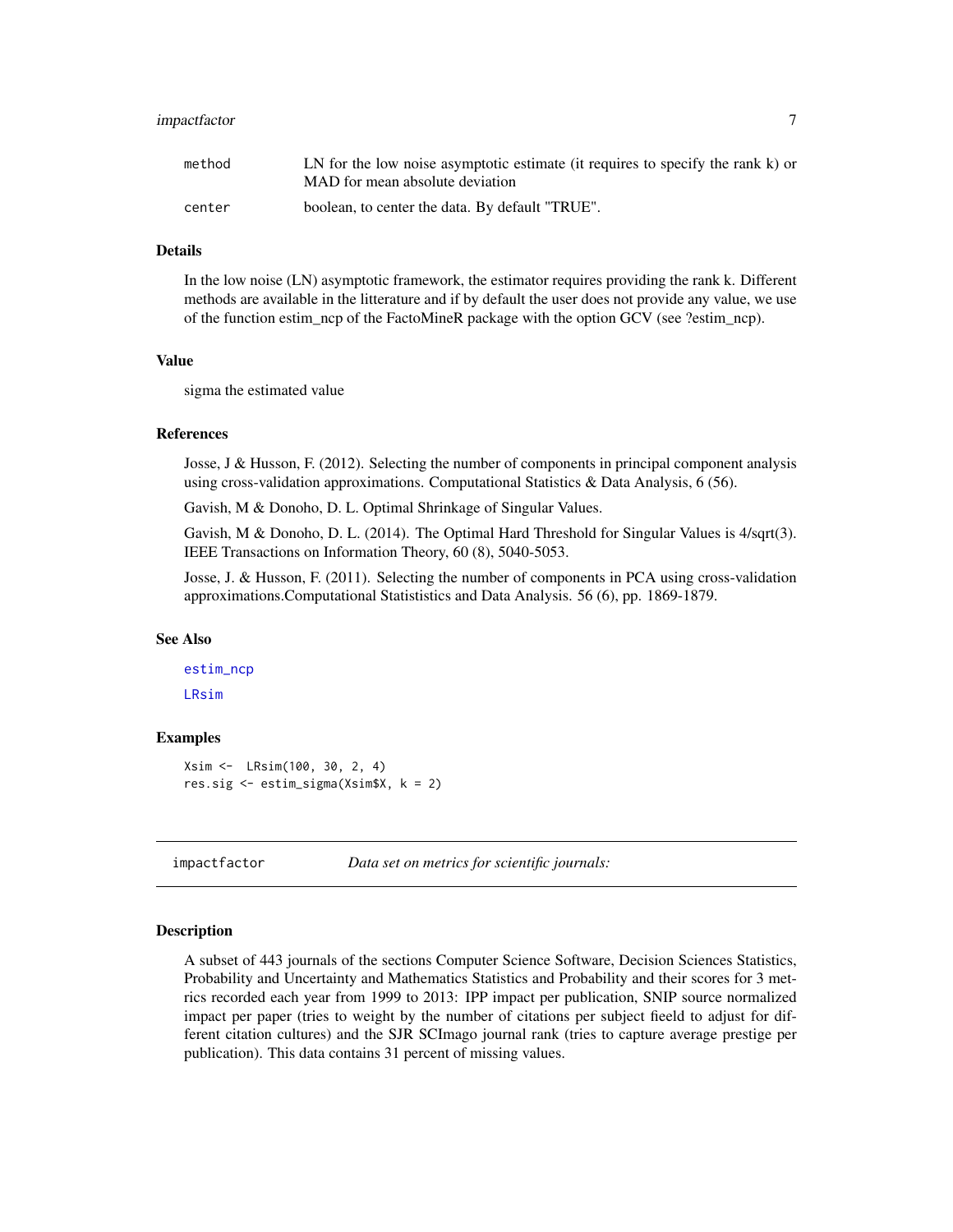#### <span id="page-7-0"></span>Usage

data(impactfactor)

#### Format

A data frame with 443 observations and 45 continuous variables

# Source

journalmetrics.com

#### Examples

```
data(impactfactor)
## Not run: ada.NA <- imputeada(impactfactor, lambda = 4.46, gamma = 1.9)
impactfactorcomp <- ada.NA$completeObs
## End(Not run)
```
imputeada *Adaptive Shrinkage with missing values - Imputation*

# Description

This function estimates a low-rank signal from a noisy Gaussian incomplete data using the iterative Adaptive Trace Norm (ATN) algorithm. It can be used to impute a data set.  $dl = dl * max(l - l)$ (lambda/dl)^gamma,0). If, the parameters lambda and gamma are not specified, they are estimated by minimizing a Missing Stein unbiased risk estimate (SURE) when the variance sigma^2 of the noise is known or a generalized SURE (GSURE) otherwise. These SURE and GSURE for missing values are implemented using finite differences.

#### Usage

```
imputeada(X, lambda = NA, gamma = NA, sigma = NA, method = c("GSURE",
 "SURE"), gamma.seq = seq(1, 5, by = 0.1), method.optim = "BFGS",
 center = "TRUE", scale = "FALSE", threshold = 1e-08, nb.init = 1,
 maxiter = 1000, lambda0 = NA)
```
#### Arguments

| X         | a data frame or a matrix with numeric entries                                              |
|-----------|--------------------------------------------------------------------------------------------|
| lambda    | integer, value to be used in the iterative ATN algorithm                                   |
| gamma     | integer, value to be used in the iterative ATN algorithm                                   |
| sigma     | integer, standard deviation of the Gaussian noise.                                         |
| method    | to select the two tunning parameters lambda and gamma. By default by mini-<br>mizing GSURE |
| gamma.seq | a vector for the sequence of gamma. The values must be greater than 1                      |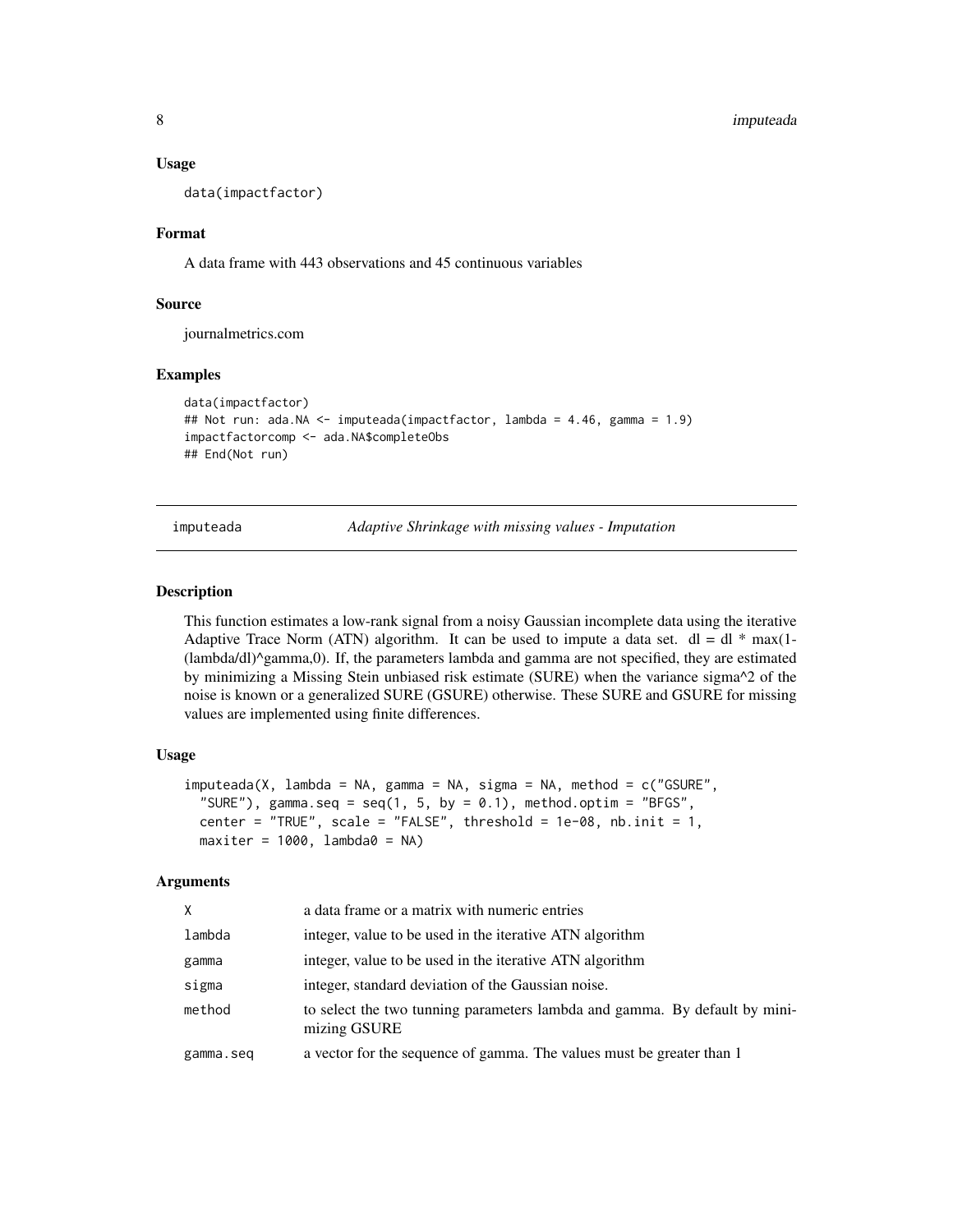#### <span id="page-8-0"></span>imputeada 9

| method.optim | the method used in the optim function. By default BFGS                                                                                        |
|--------------|-----------------------------------------------------------------------------------------------------------------------------------------------|
| center       | boolean, to center the data. By default "TRUE"                                                                                                |
| scale        | boolean, to scale the data. By default "FALSE"                                                                                                |
| threshold,   | for assessing convergence (difference between two successive iterations)                                                                      |
| nb.init      | integer, to run the iterative ATN algorithm with not different initialization. By<br>default 1.                                               |
| maxiter      | integer, maximum number of iterations of the iterative imputation algorithm                                                                   |
| lambda0      | integer, the initial value for lambda used to optimize SURE and GSURE. By<br>default the median of the singular values (must be in log scale) |

# Details

The iterative ATN algorithm first consists in imputing missing values with initial values. Then, adashrink is performed on the completed dataset with its regularization parameter lambda and gamma. The missing entries are imputed with the estimated signal. These steps of estimation of the signal via adashrink and imputation of the missing values are iterated until convergence. At the end, both an estimation of the signal and a completed data set are provided. If lambda and gamma are not known, they can be estimated by minimizing SURE when sigma^2 is known. To do this, a grid for gamma is defined in gamma.seq (gammas must be greater than 1) and the Missing SURE function is optimized on lambda using the optim function of the package stats (?optim) with the optimization method by default sets to "BFGS". The initial lambda can be modified in the argument lambda0. When sigma is not known, it is possible to estimate the two tuning parameters by minimizing Missing GSURE. Note that Missing SURE is defined using finite differences so it is computationally costly. The estimated low rank matrix is given in the output mu.hat. imputeada automatically estimates the rank of the signal. Its value is given in the output nb.eigen corresponding to the number of non-zero eigenvalues.

# Value

mu.hat the estimator of the signal

completeObs the completed data set. Observed values are the same but missing values are replaced by the estimated one in mu.hat

nb.eigen the number of non-zero singular values

gamma the given gamma or the optimal gamma selected by minimizing SURE or GSURE

lambda the given lambda or the optimal lambda selected by minimizing SURE or GSURE

singval the singular values of the estimator

low.rank the results of the SVD of the estimator

# See Also

[adashrink](#page-1-1) [LRsim](#page-12-1)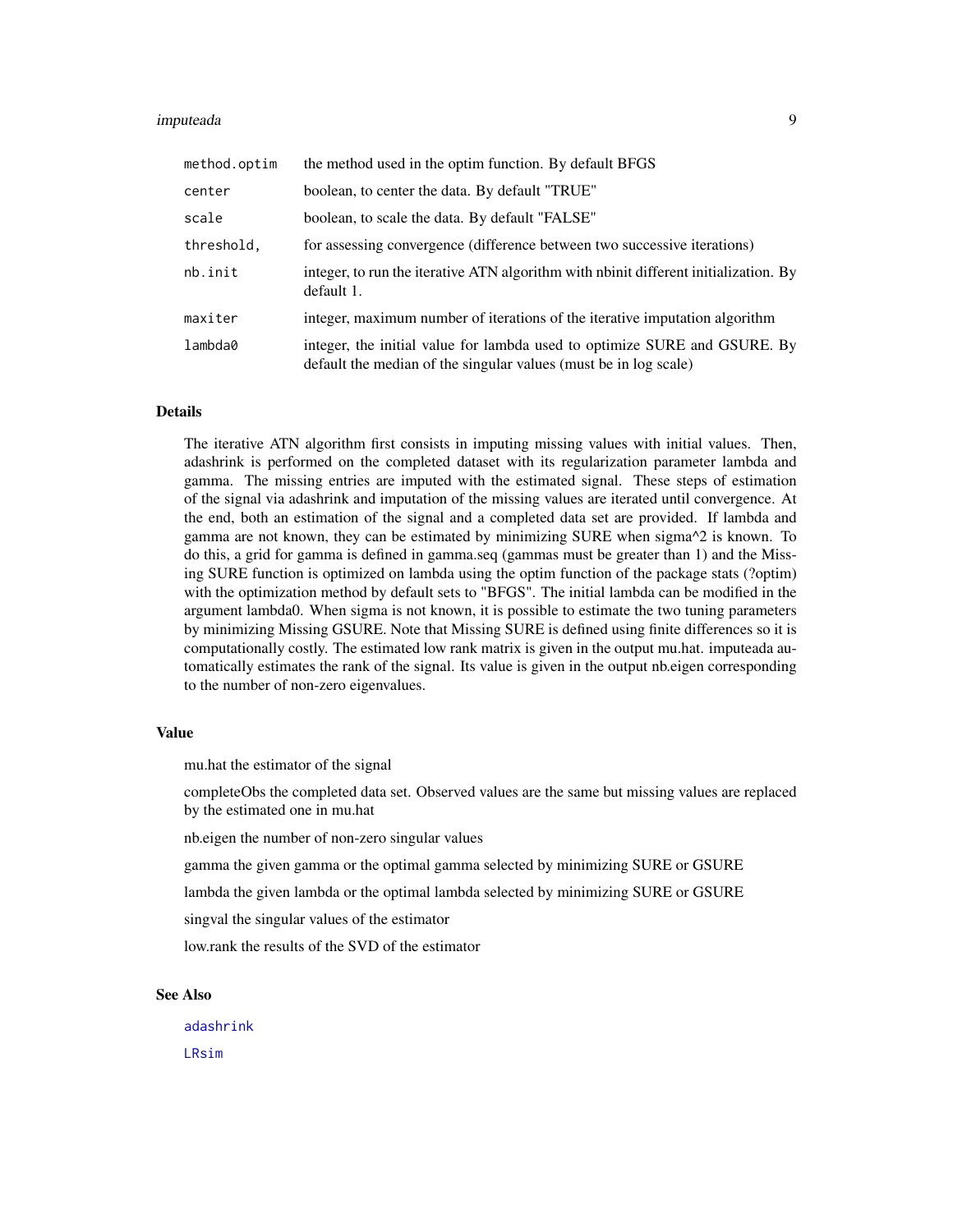# <span id="page-9-0"></span>Examples

```
don.NA <- LRsim(200, 500, 100, 4)$X
don.NA[sample(1:(200*500),20, replace = FALSE)] <- NA
## Not run: adaNA <- imputeada(don.NA, lambda = 0.022, gamma = 2.3)
esti <- adaNA$mu.hat
comp <- adaNA$completeObs
## End(Not run)
```
<span id="page-9-1"></span>imputecount *Imputation of count data with the Iterated Stable Autoencoder*

# **Description**

This function estimates a low-rank signal from a noisy count incomplete data using the Iterated Stable Autoencoder. It can be used to impute a data set.

# Usage

```
imputecount(X, threshold = 1e-08, maxiter = 1000, delta = 0.5,transformation = c("None", "CA"))
```
#### Arguments

| $\times$  | a data frame or a matrix with count data containing missing values                                                          |
|-----------|-----------------------------------------------------------------------------------------------------------------------------|
| threshold | for assessing convergence (difference between two successive iterations)                                                    |
| maxiter   | integer, maximum number of iterations of the iterative imputation algorithm                                                 |
| delta     | numeric, probability of deletion of each cell of the data matrix. By default delta<br>$= 0.5$                               |
|           | transformation estimate a transformation of the original matrix; currently, only correspondence<br>analysis CA is available |

# Details

Impute the missing entries of a count data set using the iterative ISA algorithm. The iterative ISA algorithm first consists in imputing missing values with initial values. Then, ISA is performed on the completed dataset with its regularization parameter delta. The missing entries are imputed with the estimated signal. These steps of estimation of the signal via ISA and imputation of the missing values are iterated until convergence.

# Value

mu.hat the estimator of the signal

completeObs the completed data set. The observed values are kept for the non-missing entries and the missing values are replaced by the predicted ones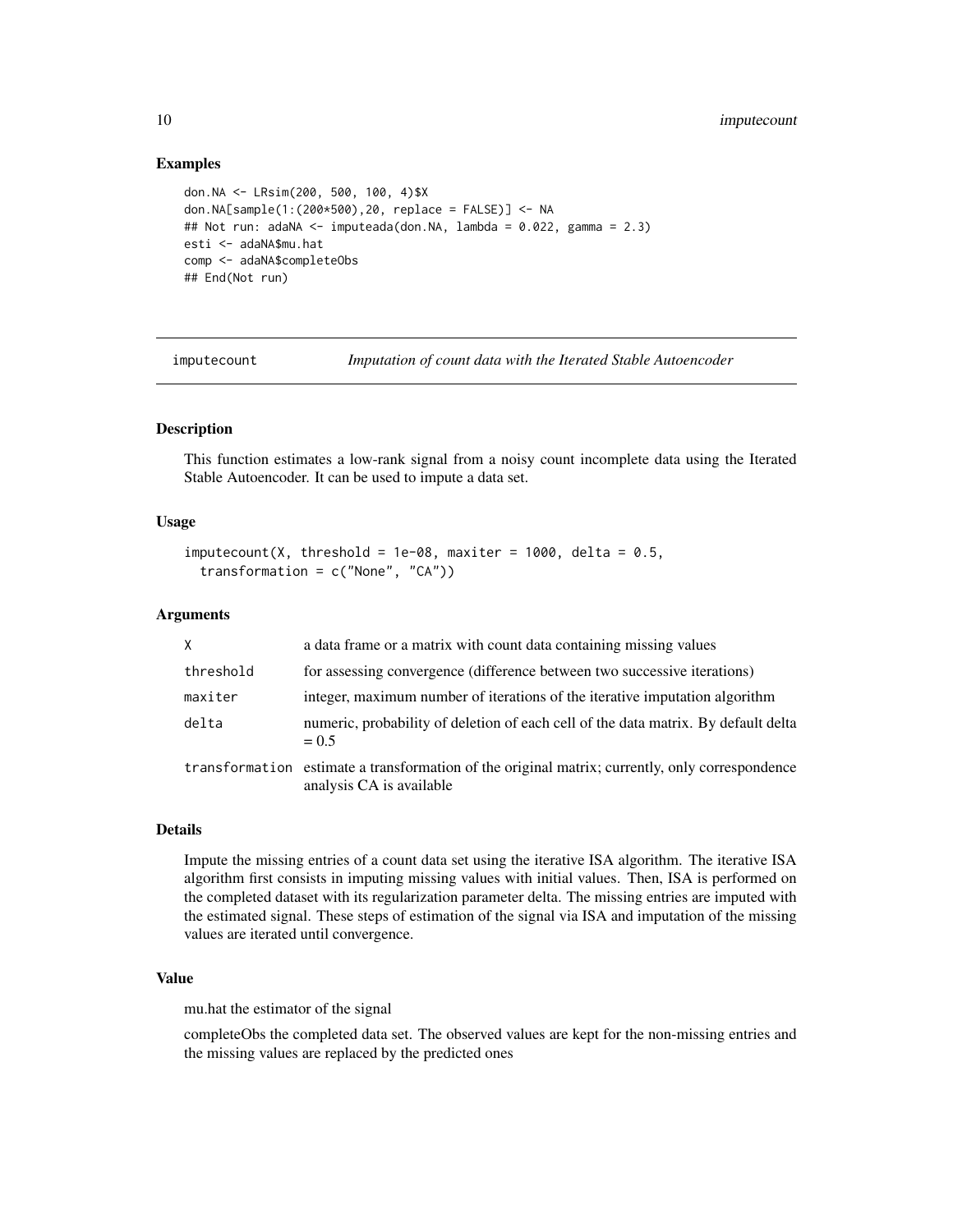| <b>ISA</b>      |                             | 11 |
|-----------------|-----------------------------|----|
| <b>See Also</b> |                             |    |
| <b>ISA</b>      |                             |    |
| <b>Examples</b> |                             |    |
| $\#$            |                             |    |
|                 |                             |    |
| ISA             | Iterated Stable Autoencoder |    |
|                 |                             |    |

# <span id="page-10-1"></span>Description

This function estimates a low-rank signal from noisy data using the Iterated Stable Autoencoder. More precisely, it transforms a noise model into a regularization scheme using a parametric bootstrap. In the Gaussian noise model, the procedure is equivalent to shrinking the singular values of the data matrix (a non linear transformation of the singular values is applied) whereas it gives other estimators with rotated singular vectors outside the Gaussian framework. Within the framework of a Binomial or Poisson noise model, it is also possible to find the low-rank approximation of a transformed version of the data matrix for instance such as the one used in Correspondence Analysis.

#### Usage

```
ISA(X, sigma = NA, delta = NA, noise = c("Gaussian", "Binomial"),transformation = c("None", "CA"), svd.cutoff = 0.001, maxiter = 1000,
  threshold = 1e-06, nu = min(nrow(X), ncol(X)), svdmethod = c("svd",
  "irlba"), center = TRUE)
```
# Arguments

| X          | a data frame or a matrix with numeric entries                                                                                                     |
|------------|---------------------------------------------------------------------------------------------------------------------------------------------------|
| sigma      | numeric, standard deviation of the Gaussian noise. By default sigma is estimated<br>using the estim_sigma function with the MAD option            |
| delta      | numeric, probability of deletion of each cell of the data matrix when considering<br>Binomial noise. By default delta = $0.5$                     |
| noise      | noise model assumed for the data. By default "Gaussian"                                                                                           |
|            | transformation estimate a transformation of the original matrix; currently, only correspondence<br>analysis is available                          |
| svd.cutoff | singular values smaller than this are treated as numerical error                                                                                  |
| maxiter    | integer, maximum number of iterations of ISA                                                                                                      |
| threshold  | for assessing convergence (difference between two successive iterations)                                                                          |
| nu         | integer, number of singular values to be computed - may be useful for very large<br>matrices                                                      |
| svdmethod  | svd by default. irlba can be specified to use a fast svd method. It can be useful<br>to deal with large matrix. In this case, nu may be specified |
| center     | boolean, to center the data for the Gaussian noise model. By default "TRUE"                                                                       |

<span id="page-10-0"></span>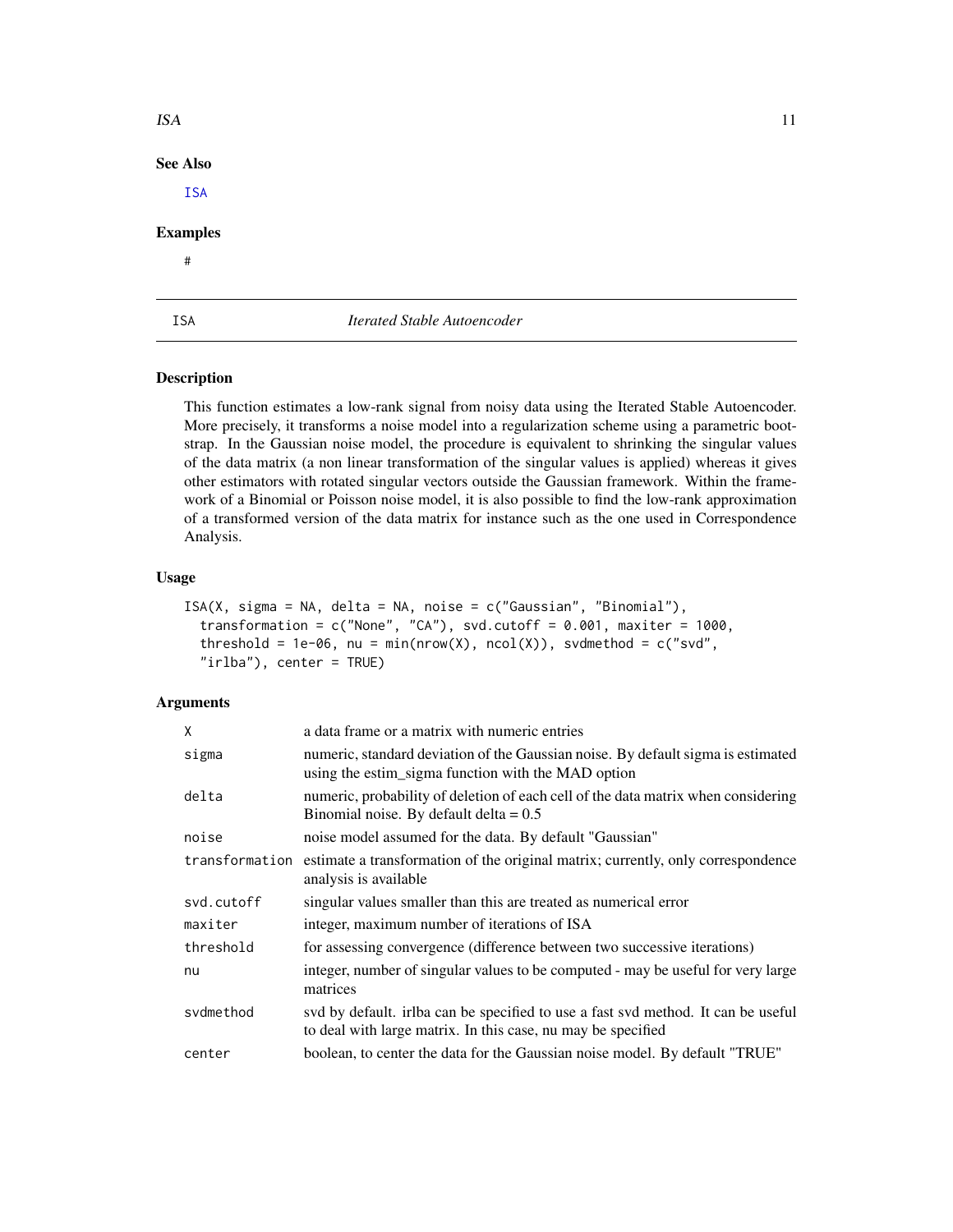#### Details

When the data are continuous and assumed to be drawn from a Gaussian distribution with expectation of low-rank and variance sigma^2, then ISA performs a regularized SVD by corrupting the data with an homoscedastic Gaussian noise (default choice) with variance sigma^2. A value for sigma has to be provided. When sigma is not known, it can be estimated using the function estim\_sigma.

For count data, the subsampling scheme used to draw X can be considered as Binomial or Poisson (equivalent to Binomial, delta  $= 0.5$ ). ISA regularizes the data by corrupting the data with Poisson noise or by drawing from a Binomial distribution of parameters  $X_i$  ij and 1-delta divided by 1-delta. Thus it is necessary to give a value for delta. When, the data are transformed with Correspondence Analysis (transfo = "CA"), this latter noising scheme is also applied but on the data transformed with the CA weights. The estimated low rank matrix is given in the output mu.hat. ISA automatically estimates the rank of the signal. Its value is given in the output nb.eigen corresponding to the number of non-zero eigenvalues.

#### Value

mu.hat the estimator of the signal

nb.eigen the number of non-zero singular values

low.rank the results of the SVD of the estimator; for correspondence analysis, returns the SVD of the CA transform

nb.iter number of iterations taken by the ISA algorithm

# References

Josse, J. & Wager, S. (2016). Bootstrap-Based Regularization for Low-Rank Matrix Estimation. Journal of Machine Learning Research.

#### See Also

[estim\\_sigma](#page-5-1) [LRsim](#page-12-1)

#### Examples

```
Xsim <- LRsim(200, 500, 10, 4)
isa.gauss <- ISA(Xsim$X, sigma = 1/(4*sqrt(200*500)))isa.gauss$nb.eigen
# isa.bin <- ISA(X, delta = 0.7, noise = "Binomial")
# A regularized Correspondence Analysis
## Not run: library(FactoMineR)
perfume <- read.table("http://factominer.free.fr/docs/perfume.txt",
header=TRUE,sep="\t",row.names=1)
rownames(perfume)[4] <- "Cinema"
 isa.ca <- ISA(perfume, delta = 0.5, noise = "Binomial", transformation = "CA")
 rownames(isa.ca$mu.hat) <- rownames(perfume)
 colnames(isa.ca$mu.hat) <- colnames(perfume)
```
<span id="page-11-0"></span>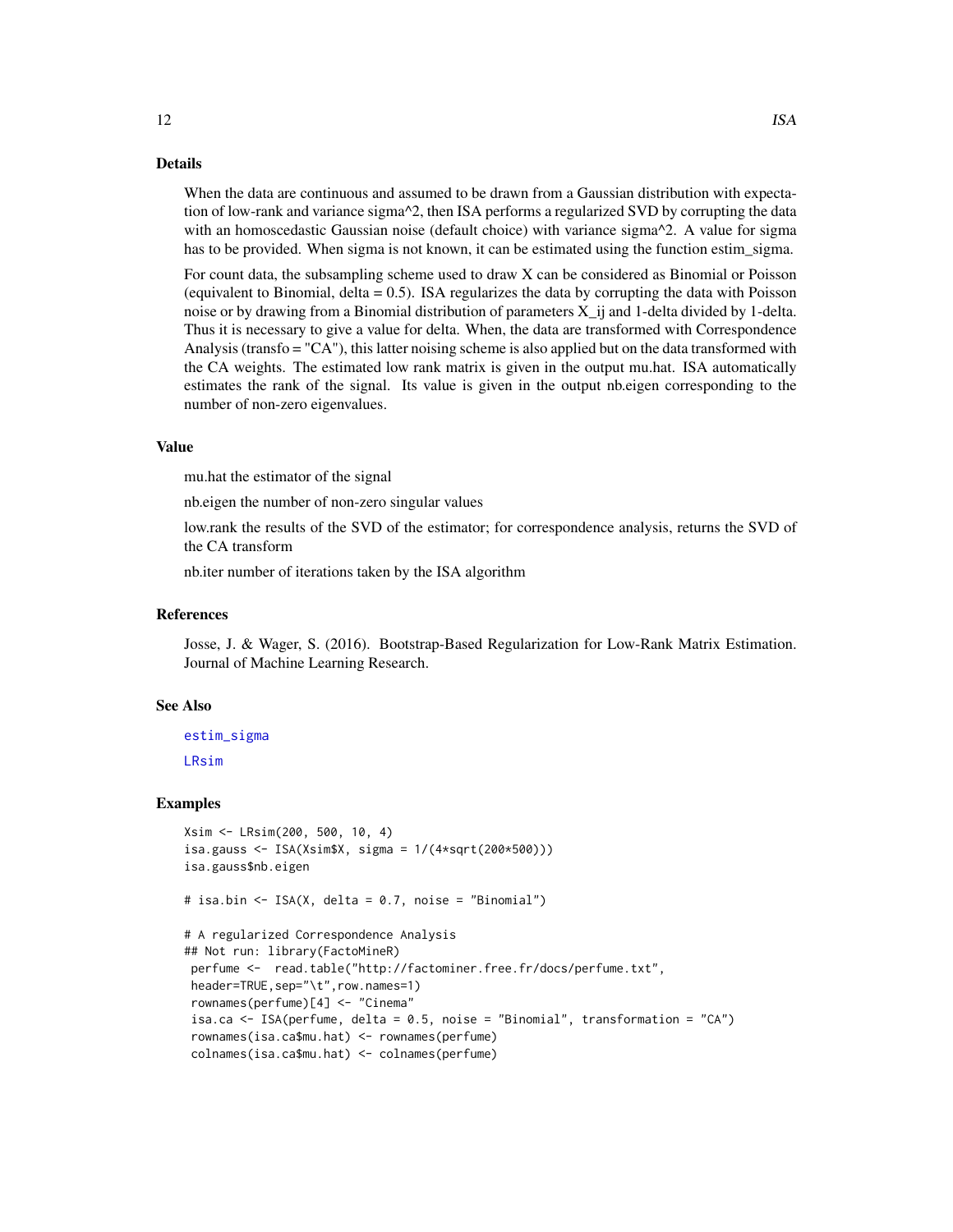#### <span id="page-12-0"></span>**LRsim** 13

```
res.isa.ca <- CA(isa.ca$mu.hat, graph = FALSE)
plot(res.isa.ca, title = "Regularized CA", cex = 0.6, selectCol = "contrib 20")
res.ca <- CA(perfume, graph = FALSE)
plot(res.ca, title = "CA", cex = 0.6, selectCol = "contrib 20")
## End(Not run)
```
# <span id="page-12-1"></span>LRsim *Low Rank Simulation*

# Description

This function simulates a data set as a low-rank signal corrupted by Gaussian noise.

#### Usage

LRsim(n, p, k, SNR)

# Arguments

|            | integer, number of rows        |
|------------|--------------------------------|
| p          | integer, number of columns     |
| k          | integer, rank of the signal    |
| <b>SNR</b> | numeric, signal to noise ratio |

#### Details

A data set of size n\*p and of rank k is simulated. More precisely, it is simulated as follows: A SVD is performed on a n\*p matrix generated from a standard multivariate normal distribution. Then, the signal is computed using the first k singular vectors and singular values  $U_q D_q V_q'$ . The signal is scaled in such a way that the variance of each column is 1 and then a Gaussian noise with variance sigma^2 is added. The SNR is calculated as 1/ sigma sqrt(np).

# Value

X the simulated data

mu the true signal

sigma the standard deviation of the noise added to the signal

# Examples

Xsim <- LRsim(100, 30, 2, 2)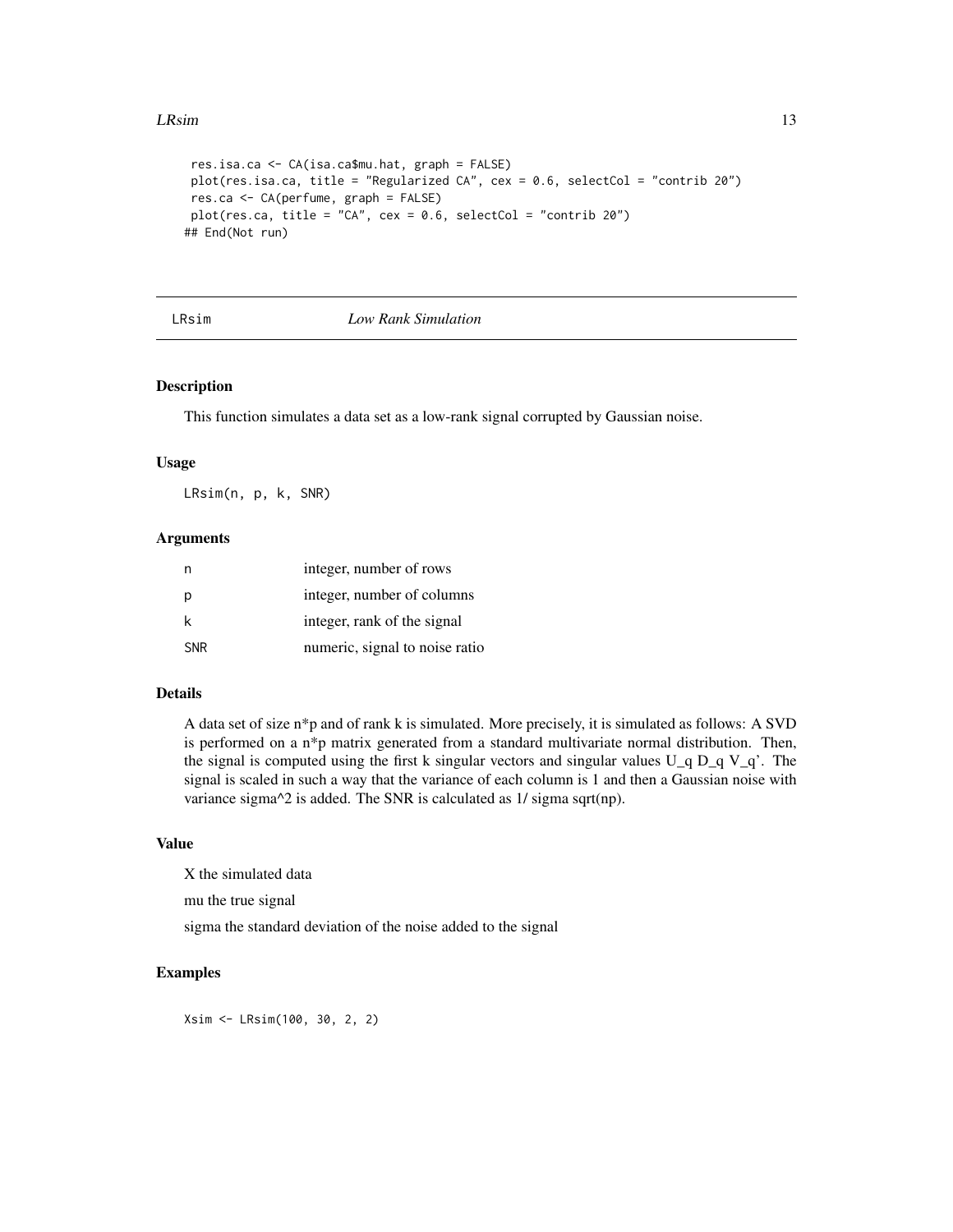<span id="page-13-0"></span>

#### **Description**

This function estimates a low-rank signal from Gaussian noisy data using the Optimal Shrinker of the singular values. More precisely, in an asymptotic framework, the estimator which applies a non-linear transformation of the singular values is the closest to the underlying signal in term of mean squared error. Two asymptotic frameworks are considered: one where both the number of rows and the number of columns are fixed while the noise variance tends to zero (Low Noise) and one where both the number of rows and of columns tend to infinity (ASYMPT) while the rank of the matrix stays fixed. In this latter, an optimal shrinker is given according to different norm losses (Frobenius, Operator, Nuclear).

#### Usage

```
optishrink(X, sigma = NA, center = "TRUE", method = c("ASYMPT", "LN"),loss = c("Frobenius", "Operator", "Nuclear"), k = NA)
```
# Arguments

| X.     | a data frame or a matrix with numeric entries                                                                                                           |
|--------|---------------------------------------------------------------------------------------------------------------------------------------------------------|
| sigma  | integer, standard deviation of the Gaussian noise. By default sigma is estimated<br>using the estim_sigma function                                      |
| center | boolean, to center the data. By default "TRUE"                                                                                                          |
| method | asymptotic framework used either low noise LN or ASYMPT. By default ASYMPT                                                                              |
| loss   | by default Frobenius only if method = "ASYMPT"                                                                                                          |
| k      | integer, specifying the rank of the signal only if method $=$ "LN". By default k is<br>estimated using the estim_ncp function of the FactoMineR package |

#### Details

In the low noise (LN) asymptotic framework, the estimator applies the following transformation on the first k singular values dl = dl \*(dl^2-sigma^2)/dl^2. Thus, it requires providing both the rank k and a value for sigma. Concerning the rank k, different methods are available in the litterature and if by default the user does not provide any value, we use of the function estim\_ncp of the FactoMineR package with the option GCV (see ?estim\_ncp). The other asymptotic framework (ASYMPT) only requires providing sigma. optishrink automatically estimates the rank of the signal. Its value is given in the output nb.eigen corresponding to the number of non-zero eigenvalues. The estimated low rank matrix is given in the output mu.hat.

### Value

mu.hat the estimator of the signal nb.eigen the number of non-zero singular values singval the singular values of the estimator low.rank the results of the SVD of the estimator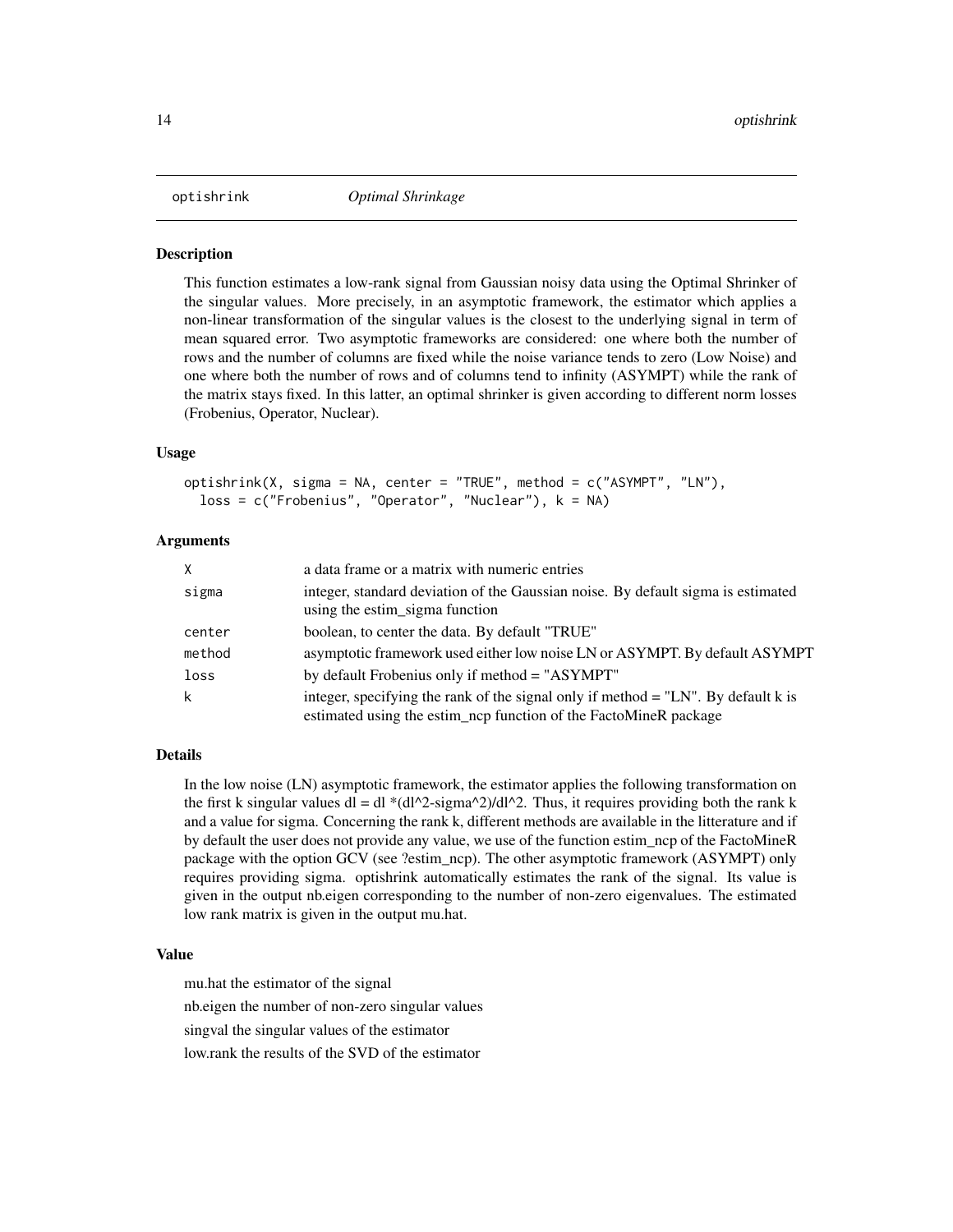#### <span id="page-14-0"></span>**Presidents** 15

# References

Gavish, M & Donoho, D. L. (2014). Optimal Shrinkage of Singular Values.

Verbanck, M., Husson, F. & Josse, J. (2015). Regularised PCA to denoise and visualise data. Statistics & Computing. 25 (2), 471-486

# See Also

[estim\\_sigma](#page-5-1)

[LRsim](#page-12-1)

# Examples

```
Xsim <- LRsim(200, 500, 10, 2)
opti.ln <- optishrink(Xsim$X, method = "LN", k = 10)
opti.asympt <- optishrink(Xsim$X, method = "ASYMPT")
Xsim <- LRsim(200, 500, 100, 1)
truesigma <- 1/(1*sqrt(200*500))
opti.asympt <- optishrink(Xsim$X, method = "ASYMPT", sigma = truesigma)
opti.asympt$nb.eigen
```
Presidents *Contingency table with US Presidents speeches.*

# Description

A data set on US presidents inaugural speeches.

#### Usage

```
data(Presidents)
```
# Format

A data frame with 13 rows and 836 columns. Rows represents the US presidents (from 1940 to 2009) and columns words used during their inaugural addresses. This is a contingency table.

#### Source

http://www.presidency.ucsb.edu and http://www.usa-presidents.info/union/ DtmVic software (Lebart 2015) http://www.dtmvic.com/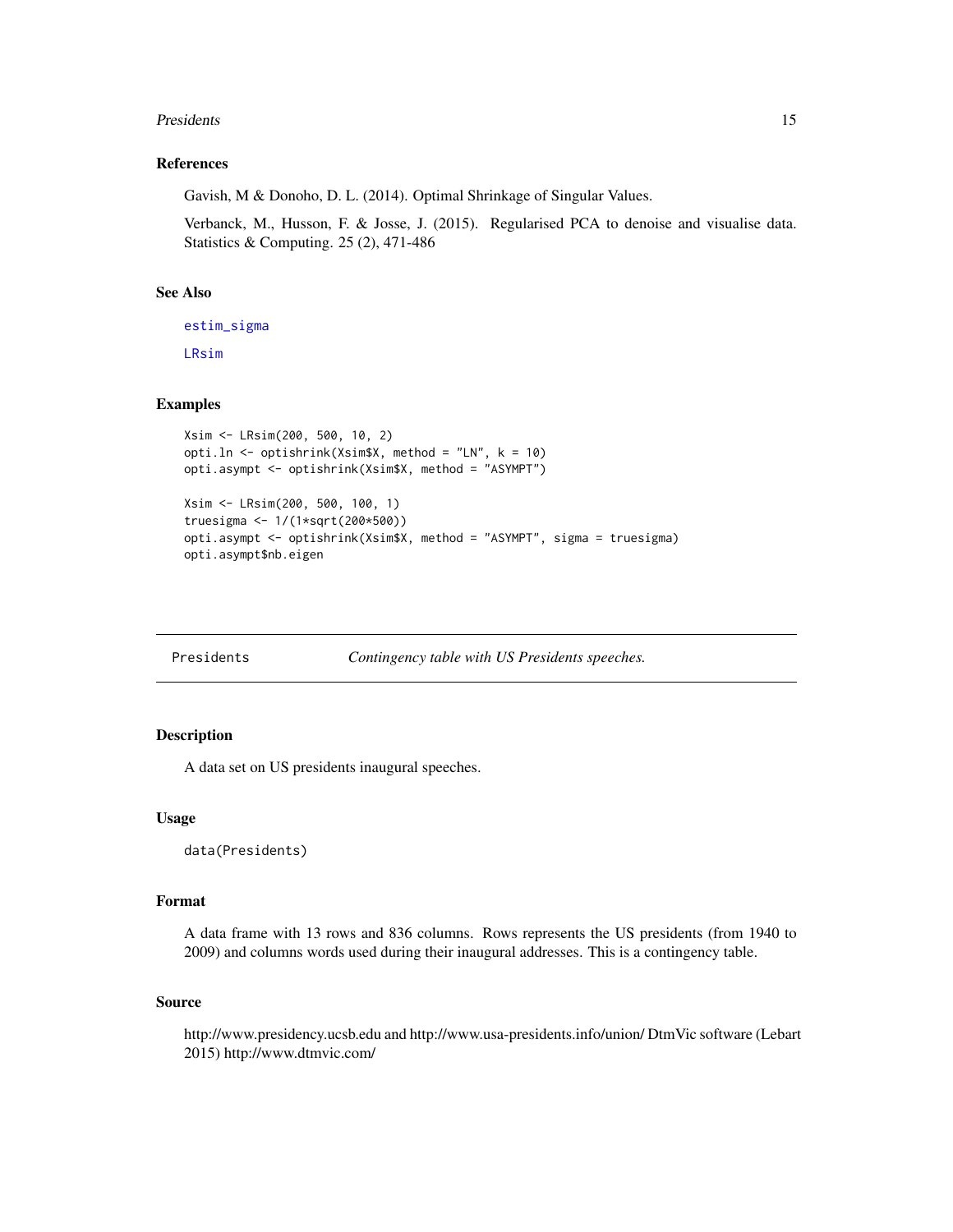16 tumors and tumors and tumors and tumors and tumors and tumors and tumors and tumors and tumors and tumors and tumors and tumors and tumors and tumors and tumors and tumors and tumors and tumors and tumors and tumors and

## Examples

```
## Not run:
data(Presidents)
isa.ca <- ISA(Presidents, delta = 0.1, transformation = "CA")
rownames(isa.ca$mu.hat) <- rownames(Presidents)
colnames(isa.ca$mu.hat) <- colnames(Presidents)
res.isa.ca <- CA(as.data.frame(isa.ca$mu.hat), graph = FALSE)
plot(res.isa.ca, title = "Regularized CA", cex = 0.8, selectRow = "contrib 40")
plot(res.isa.ca, title = "Regularized CA", cex = 0.6, invisible = "row" )
```
## End(Not run)

tumors *Brain tumors data.*

#### Description

43 brain tumors and 356 continuous variables corresponding to the expression data and 1 categorical variable corresponding to the type of tumors (4 types).

#### Usage

data(tumors)

#### Format

A data frame with 43 rows and 357 columns. Rows represent the tumors, columns represent the expression and the type of tumor.

# Details

A genetic data frame.

# Source

M. de Tayrac, S. Le, M. Aubry, J. Mosser, and F. Husson. Simultaneous analysis of distinct omics data sets with integration of biological knowledge: Multiple factor analysis approach. BMC Genomics, 10(1):32, 2009.

#### Examples

```
data(tumors)
## Not run:
res.ada <- adashrink(tumors[, -ncol(tumors)], method = "SURE")
res.hcpc <- HCPC(as.data.frame(res.ada$mu.hat), graph=F, consol = FALSE)
plot.HCPC(res.hcpc, choice = "map", draw.tree = "FALSE")
```
## End(Not run)

<span id="page-15-0"></span>